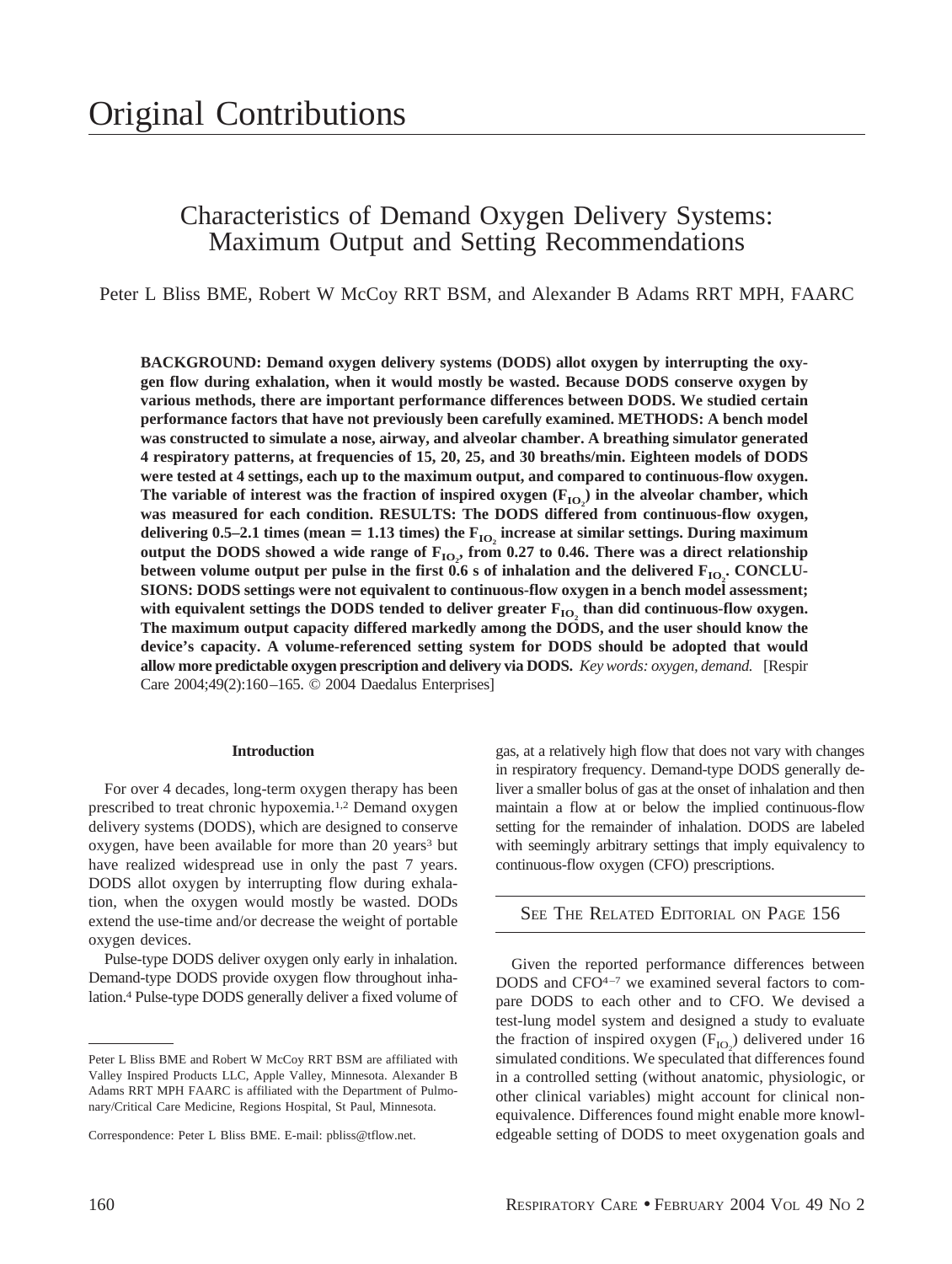Table 1. Demand Oxygen Delivery Systems Tested

| Model                             | Manufacturer           | Type   |
|-----------------------------------|------------------------|--------|
| CR <sub>50</sub>                  | Puritan Bennett        | Demand |
| Cypress 511                       | Chad Therapeutics      | Pulse  |
| EasyPulse                         | Precision Medical      | Pulse  |
| Escort                            | Penox Technologies     | Pulse  |
| EX2005                            | Sunrise Medical        | Pulse  |
| EX3000                            | Sunrise Medical        | Pulse  |
| Helios 300                        | <b>Puritan Bennett</b> | Demand |
| ImPulse Elite*                    | AirSep                 | Pulse  |
| O <sub>2</sub> N Demand II        | Victor Medical         | Demand |
| O <sub>2</sub> X <sub>press</sub> | Salter Labs            | Demand |
| <b>OPC-830</b>                    | Western Medica         | Demand |
| OxyClip PC20                      | Puritan Bennett        | Demand |
| Oxymatic 401A                     | Chad Therapeutics      | Pulse  |
| Oxymatic 411A                     | Chad Therapeutics      | Pulse  |
| Sequoia 302                       | Chad Therapeutics      | Pulse  |
| Sequoia 311                       | Chad Therapeutics      | Pulse  |
| Spirit 300                        | <b>CAIRE</b>           | Pulse  |
| Venture†                          | Invacare               | Demand |

\*Has 2 modes. The "A" mode cuts the oxygen dose at a given setting in half relative to the "B" mode. Both modes were tested.

realize oxygen savings. In addition, since all DODS deliver a certain volume of oxygen per breath, we also examined the volume output of each DODS, as an approach to standardizing performance. Our goals, therefore, included an evaluation of the purported equivalence between settings, maximum output capacity, and the potential for a more accurate "volume-referenced" setting system.

### **Methods**

The performance of 18 currently available DODS models (Table 1) and CFO were evaluated using a previously described mechanical lung model.4 The test setup was constructed to simulate a nose, conducting airways, and an alveolar chamber. The conducting airways and nose had a dead space of 150 mL. The apparatus was connected to a spontaneous breathing simulator (Series 1100, Hans Rudolph, Kansas City, Missouri) that produced 4 respiratory patterns, at respiratory frequencies of 15, 20, 25 and 30 breaths/min, tidal volume of 500 mL, and an inspiratoryexpiratory ratio of 1:2. Prior to the  $F_{IO}$  testing, the gas flow profile output from the DODS models was measured by an electronic flow meter (Model 4040, TSI Inc, St Paul, Minnesota).  $F_{IO}$  in the alveolar chamber was measured with an oxygen analyzer (Servomex, Sugar Land, Texas) for each breathing pattern at 1, 2, 4, and 6 L/min settings (as possible) for each DODS and CFO. With DODS that do not have settings of 5 or 6, all 4 settings were tested from 1 to the maximum.

A comparison ratio of DODS-to-CFO performance was calculated for each test condition. A ratio of 1 indicates equivalent  $F_{IO}$ , measurements with the DODS and CFO, whereas a ratio of 2 would indicate that the DODS  $F_{IO}$ was twice that of CFO.

In addition, for each device and setting, oxygen delivery volume was measured by integrating the flow from the TSI flow meter. Further, the oxygen delivered in the first 0.6 s of inhalation at 20 breaths/min was calculated to allow interdevice performance comparison.

The coefficient of determination  $(r^2)$ , calculated with commercially available software [Excel, Microsoft, Redmond, Washington]) was calculated to evaluate the strength of the associations between the DODS setting number and/or volume delivery and  $F_{IO_2}$ .

## **Results**

Figure 1 compares the DODS measurements to the CFO measurements. There were differences in  $F_{IO_2}$  between CFO and the DODS models, and the DODS and CFO measurements were infrequently equivalent.  $F_{IO}$  delivery from DODS ranged from 0.5 to 2.1 times that of the purportedly equivalent CFO setting. Seventy-two percent of the measurements were not equivalent (ie,  $> 10\%$  different). On average the  $F_{IO_2}$  from the DODS were 1.13  $\pm$  0.34 times the CFO setting.

Figure 2 shows the maximum output of the DODS under the tested conditions. There was a wide range of performance among the devices. An intradevice comparison found a mean  $\pm$  SD  $F_{IO_2}$  reduction of 0.053  $\pm$  0.027 when respiratory frequency was increased from 15 to 30 breaths/ min. At a maximum setting the range of  $F_{IO}$ , at 15 breaths/ min was  $0.30-0.46$ , whereas at 30 breaths/min the  $F_{IO}$ , range was 0.27–0.37.

Figure 3 shows the  $F_{IO}$  range of performance for all devices tested, at the various settings. Whereas  $F_{IO}$  delivery increased with increasing settings, the range of values between devices and conditions was wide at each setting: setting 1: 0.22–0.26; setting 2: 0.24–0.29, setting 3: 0.27– 0.38; setting 6: 0.31–0.47 ( $r^2 = 0.72$ ). A more linear relationship than the setting-based system was realized when the  $F_{IO}$  delivery was plotted against volume output by device type (Fig. 4), for both pulse-type ( $r^2 = 0.76$ ) and demand-type  $(r^2 = 0.84)$  DODS. Furthermore, in a comparison of  $F_{IO}$ , delivery within the first 0.6 s of inhalation the relationship was nearly direct (Figure 5) ( $r^2 = 0.92$ ), with both pulse-type and demand-type DODS evaluated together.

#### **Discussion**

In this controlled-setting comparison of DODS models and CFO we found marked differences in  $F_{IO_2}$ . Previous studies

<sup>†</sup>Has several delivery modes. The factory setting of "variable" was used, in which the delivery time is a variable that changes with breathing frequency.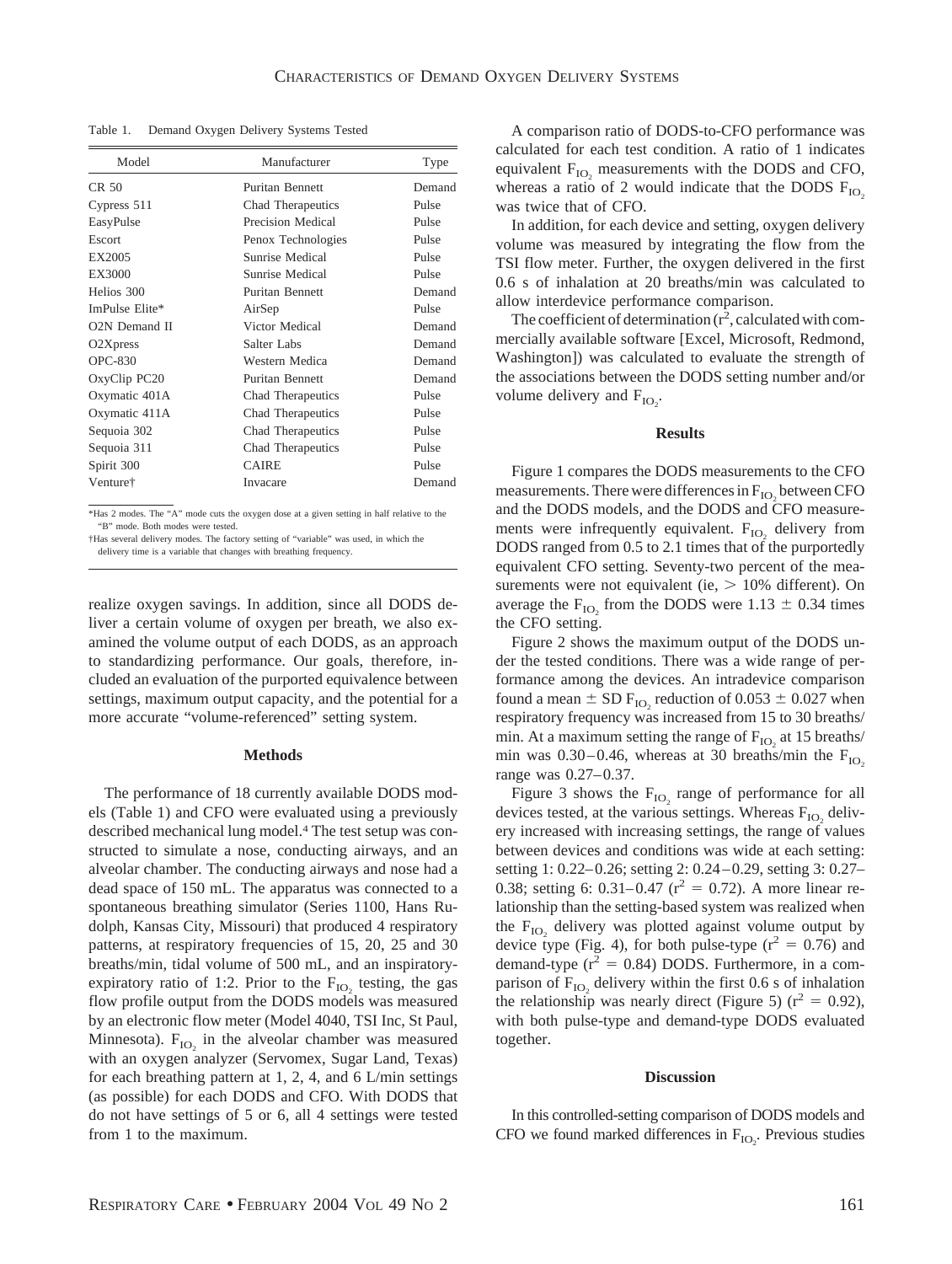

Fig. 1. Ratio of fraction of inspired oxygen (F<sub>IO2</sub>) increase with demand oxygen delivery systems (DODS) compared to continuous-flow oxygen (CFO), at the same DODS numerical setting. The ratio was calculated by the equation (DODS  $F_{1O_2}$  – 21%)/(CFO  $F_{1O_2}$  – 21%). Nearly equivalent oxygen delivery (ie, a ratio of 0.9–1.1) occurred in only 28% of the assessments. DODS oxygen delivery was as much as 2.1 times the CFO delivery, with an overall average of 1.13 times the CFO delivery.

comparing DODS models found performance differences between models.4–7 In our previous study we proposed the effect of 3 factors (pooling, dilution, and timing<sup>4</sup>) to explain nonequivalence between devices, and we found that with CFO, increasing the respiratory rate decreased  $F_{IO_2}$ , whereas with DODS, increasing the respiratory rate caused less or no decrease. In the present study we examined other characteristics of DODS, conducted a more detailed comparison of purported equivalency between settings, studied the maximum output capabilities of devices, and evaluated volumebased settings. As previously discussed, there are several limitations of this bench study that suggest caution in extrapolating the findings to the clinical setting.4

## **Equivalency**

The DODS settings were infrequently equivalent to CFO in the present study. The reasons for DODS/CFO nonequivalence have been previously discussed<sup>4</sup> (pooling, dilution, timing) and the present study provides further evidence of the extent of this problem. The DODS tended to deliver a lower  $F_{IO}$  (than did CFO) during low respiratory frequency use and when using DODS models with low volume dose per numerical setting. DODS tended to deliver higher  $F_{IO}$ , during high respiratory frequency use and when using DODS models with high volume dose per numerical setting. In either case, if the oxygen prescription is based on blood oxygen saturation measured via pulse oximetry  $(S_{pQ_2})$ , the nonequivalence between devices is of lesser importance, since the setting is guided by  $S_{pQ_2}$ . Prescriptions for a fixed-value setting for oxygen delivery do not allow for adjustments for the patient's range of activities or changing pulmonary status. The number and extent of setting adjustments could be reduced if DODS performance characteristics were better known by the user. The nonequivalence we found suggests that changing a patient to a different DODS (or to CFO) will require a complete reassessment of device settings to achieve  $S_{\text{pO}_2}$  goals.

## **Maximum Output**

If properly titrated to achieve  $S_{pQ}$  goals, the amount of oxygen delivered at a given numerical setting should not be a concern to the patient. If a certain  $S_{pQ}$ , value is the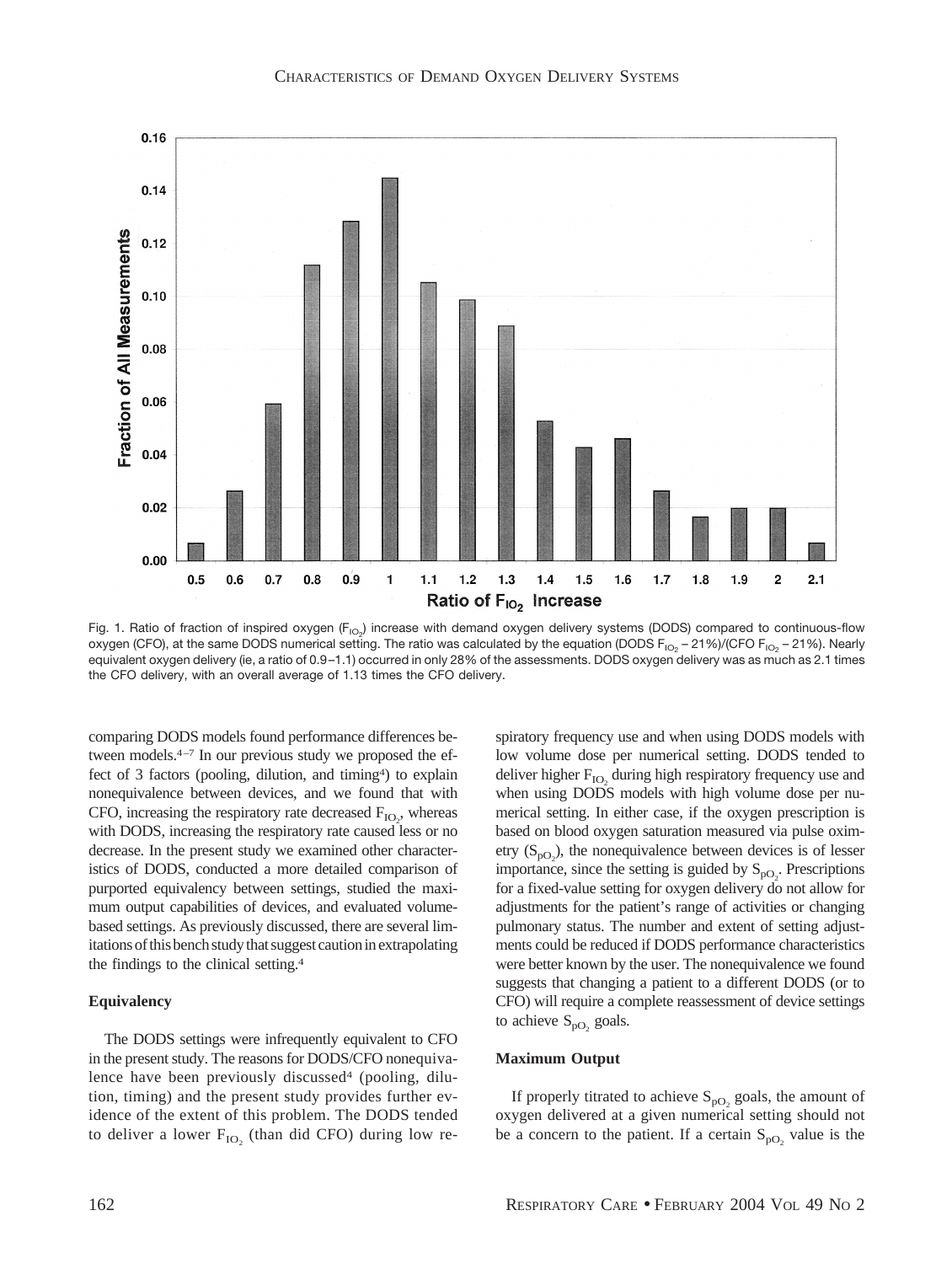

Fig. 2. Fraction of inspired oxygen  $(F_{IO_2})$  at the maximum output setting with continuous-flow oxygen and the tested demand oxygen delivery systems. The black bars represent  $F_{102}$  measurements taken at 15 breaths/min. The white bars represent  $F_{1O_2}$  measurements taken at 30 breaths/min.  $F_{1O_2}$  differed markedly among the devices at their maximum settings. The higher respiratory frequency reduced  $F_{IO_2}$  with all the devices tested. The Oxymatic 401 and 411 operate the same at their maximum settings, so only one entry is shown. The same is true for the Sequoia 302 and 311.

therapeutic goal, it doesn't matter if a setting of 2 is required on one device and 3 is required on another. What may distinguish performance limitations and differences between DODS models is the amount of oxygen available at the device's maximum setting. If the patient becomes dyspneic during exercise or during an exacerbation of his or her primary condition, it may be necessary to temporarily increase the oxygen flow, in which cases the device's maximum output may be needed to achieve the  $S_{pQ}$ goal or to relieve dyspnea, and in some cases the maximum setting might not deliver enough oxygen to do that. Such oxygen delivery adjustments will require an assessment by the prescribing physician. We found marked differences between DODS in maximum output performance. The maximum output should be known by the user and the prescribing physician to assure that  $S_{pQ}$  goals and dyspnea relief can be achieved. If the patient frequently uses the DODS at or near the maximum setting, a DODS with a greater maximum capacity may be required.

## **Volume-Referenced Setting**

As expected, increasing the setting increased the  $F_{IO_2}$ . But, unfortunately, at a given numerical setting there is a disturbingly wide range of  $F_{IO}$ , values among the DODS tested, and that range widens as the setting is increased. There are patient-related (ie, timing) and device-related (ie, algorithm, mechanical) explanations for those differences. For a concerned user and for the health care professional such uncertainty about oxygen delivery is troubling.

The problem of setting differences between DODS can be addressed by using a volume-referenced setting system that is based on the oxygen volume delivered per breath. Figure 4 shows that there is greater linearity in the  $F_{IO_2}$ dose relationship with a volume-referenced setting system, especially at low dose volumes and respiratory frequencies. At higher dose volumes and respiratory frequencies the correlation is not as strong. This is probably due to the longer oxygen delivery duration and shorter inhalation time, which prevents some of the oxygen dose from entering the alveolar chamber, resulting in a lower-than-expected  $F_{IO}$ for a given dose volume.

Pulse-type devices generate a given  $F_{IO}$ , at lower delivered volume than do demand-type devices. Demand-type devices deliver oxygen throughout inhalation, so some of the oxygen delivered late in inspiration does not reach the alveoli. Either device type will deliver a greater linear relationship with a volume-referenced setting system than with the current setting system.

The predictability of oxygen delivery can be further improved by modifying the volume-referenced criterion to consider only the volume delivered in the first 0.6 s of inhalation. Figure 5, based on this method, shows a very direct volume/ $F_{IO}$ , relationship for both pulse-type and demand-type devices  $(r^2 = 0.92)$ . A volume-referenced setting system would eliminate the somewhat arbitrary settings in current use, which falsely imply equivalence to CFO. Whereas we propose the adoption of standardized oxygen delivery settings, based on a bench model study, further investigations should be conducted in a clinical setting to evaluate a volume-referenced setting system that uses  $S_{\text{pO}_2}$  as an outcome.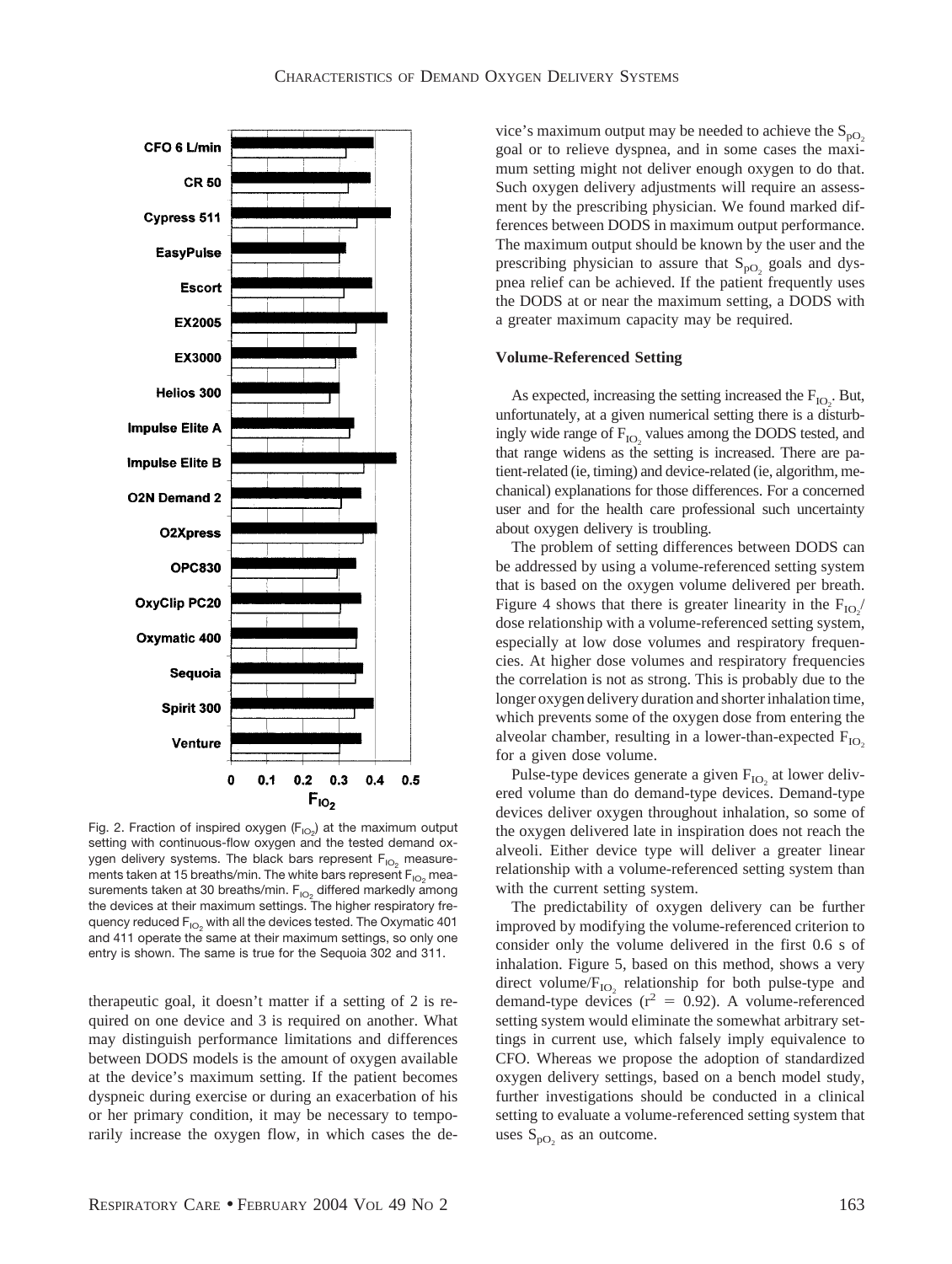

Fig. 3. Fraction of inspired oxygen (F<sub>IO2</sub>) delivered by all devices tested, at each available setting. Dots represent measurements from demand-type systems. Xs represent measurements from pulse-type systems. Among the systems tested there was a wide range of  $F_{1O_2}$ output at each setting ( $r^2 = 0.72$ ), and that range widened as settings were increased.



Fig. 4. Fraction of inspired oxygen (F<sub>IO2</sub>) as a function of the volume output of the oxygen delivery device. Dots represent measurements from demand-type systems. Xs represent measurements from pulse-type systems. The solid line represents the linear best fit for the pulse-type devices. The dashed line represents the linear best fit for the demand-type devices. The relationship between volume output and  $F_{10<sub>2</sub>}$  is more direct (r<sup>2</sup> = 0.76 for pulse-type and 0.84 for demand-type) with a volume-based system than with a setting-based system.

## **Conclusions**

The DODS models we tested were not equivalent to CFO or to each other in  $F_{IO}$ , delivery. DODS tended to deliver greater  $F_{IO}$ , than the equivalent CFO setting. Whereas setting a DODS at its maximum output is not advisable, knowledge of the maximum output capability may be important under certain as-needed situations.